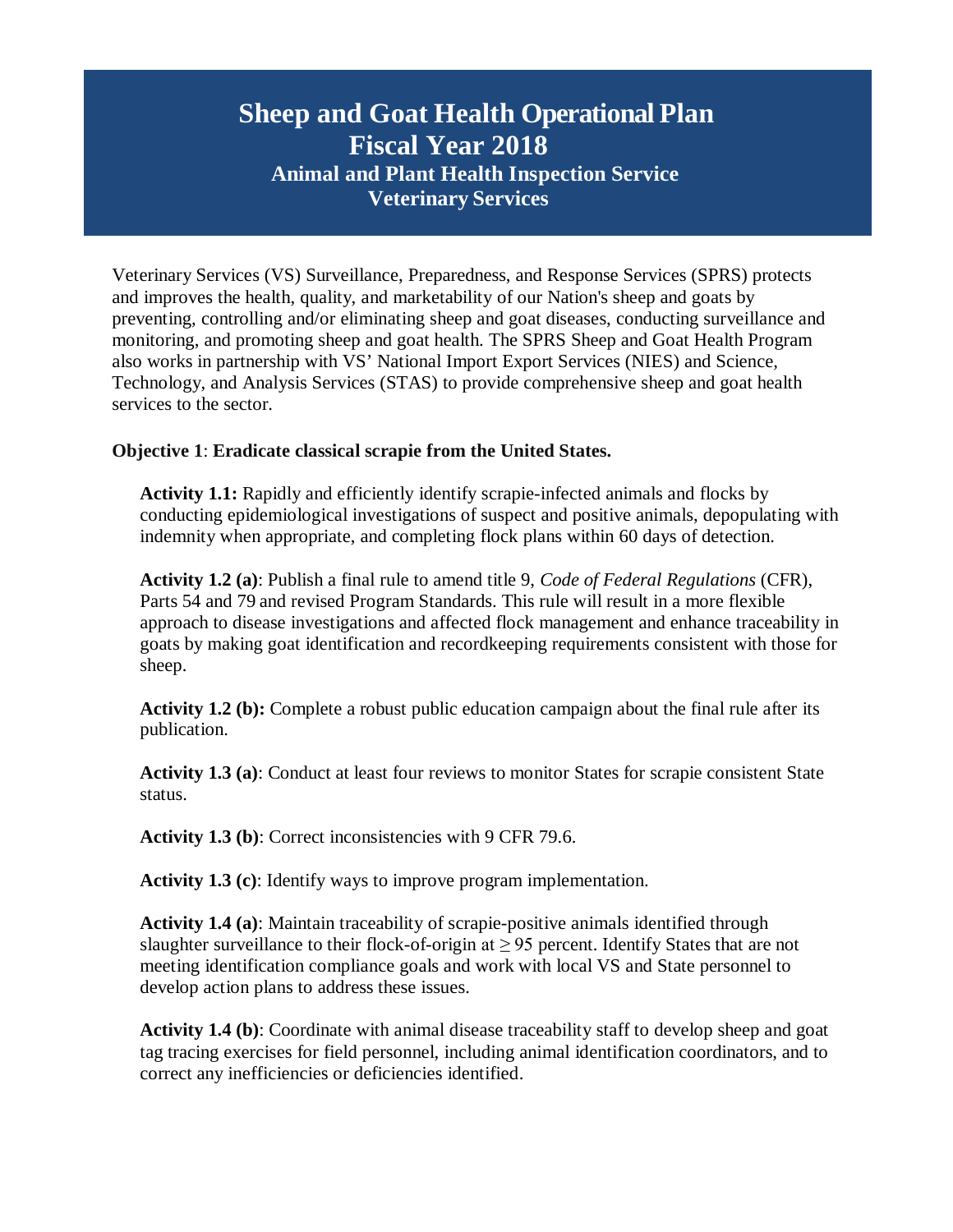**Activity 1.5**: Continue to provide metal or other low cost official tags to producers and allied industry at no cost. Work with industry on other options for maintaining traceability of sheep and goats.

## **Objective 2: Conduct comprehensive disease and health monitoring and surveillance.**

**Activity 2.1(a)**: Coordinate with STAS Surveillance Design and Analysis staff to complete the evaluation of scrapie surveillance activities.

**Activity 2.1 (b)**: Utilize the evaluation findings to revise the National Scrapie Surveillance Plan and implement the plan.

**Activity 2.2**: Engage internal and external stakeholders to provide feedback on the draft Sheep and Goat Comprehensive and Integrated Surveillance Plan. Revise the plan as needed based on the input received from stakeholders and post it to the VS Sheep and Goat Health website.

**Activity 2.3**: Assist in the planning for the National Animal Health Monitoring System 2019 goat study.

## **Objective 3: Prepare for and respond to high consequence sheep and/or goat diseases that threaten the sheep and/or goat population, industry, or public health.**

**Activity 3.1**: Draft a preparedness and response plan (including business continuity plans) for foreign animal diseases (FADs) and emerging diseases (EDs) in sheep and goats with input from industry. Identify and prioritize materials that need to be developed specifically for the sheep and goat industries to supplement existing Foreign Animal Disease Preparedness and Response Plan (FAD PReP) documents.

**Activity 3.2:** Contribute to VS' implementation of the Emerging Animal Disease Preparedness and Response Plan and the U.S. National List of Reportable Animal Diseases Framework.

**Activity 3.3:** Monitor and oversee Animal Plant Health Inspection Service's (APHIS) FY 2016 and FY 2017 cooperative agreements that fund Minor Use Animal Drug Program (NRSP-7) projects. This agreement supports work to increase the availability of drugs and therapeutics for minor species, while ensuring the judicious use of antibiotics in food and fiber animals. The cooperator will continue to perform work under both of these agreements in FY 2018.

**Activity 3.4**: Develop a policy for testing, classification, and management of sheep and goats that test nonnegative or suspect on a brucellosis test or that respond to a TB test.

**Activity 3.5:** Participate in the Agriculture Response Management and Resources Foot-and-Mouth Disease exercise to identify and develop policies and processes that may be needed in the event of a FAD or ED outbreak affecting sheep or goats.

**Activity 3.6:** Publish a draft coxiellosis response plan for comment and finalize the plan.